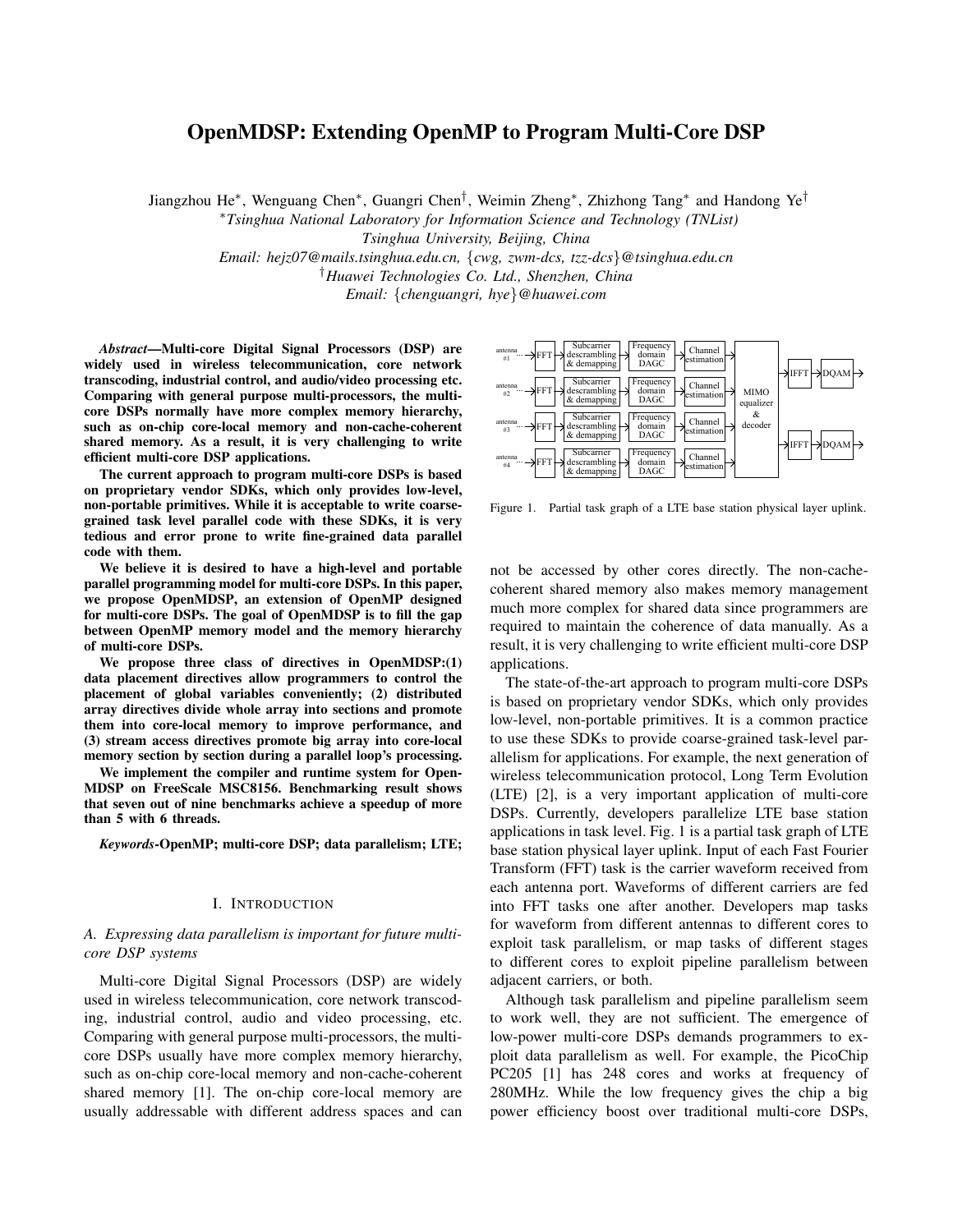```
1 _attribute_((section(".m3_shared"))) int a[1024];
2 __attribute__((section(".m3_shared"))) int sum = 0;
3 __attribute__((section(".m3_shared"))) spinlock l1;
4 void barrier(int count) { ... }
5 void sum_a() {
6 int thread id = get core id() - 2;
    int num_threads = 4;int local_sum = 0;9 int lower = 1024 \times \text{thread_id} / num_threads;<br>10 int upper = 1024 \times \text{thread_id} + 1) / num th
    int upper = 1024 * (thread_id + 1) / num_threads;11 if (thread_id == 0) sum = 0;
12 barrier(num_threads);
13 for (i = lower; i < upper; i++)14 local_sum += a[i];15 acquire_spinlock(&l1);
16 sum += local_sum;
17 release_spinlock(&l1);
18 barrier(num_threads);
19 }
```
Figure 2. Data parallelized code for array sum, by SDK of FreeScale MSC8156. sum\_a() is intended to run on core  $#2$  – core  $#5$ . Contents of barrier() is omitted.

it also imposes more challenges to programmers. Without employing data parallelism in applications, it is very difficult for this chip to meet the latency requirement of LTE signal processing. Thus, we believe it is critical to support data parallelism as well as task parallelism for future multi-core DSP platforms.

## *B. Problems of Current Programming Models for Multi-core DSPs*

Today's common practice to program multi-core DSPs in industry is to use the low-level, proprietary vendor SDKs. While they provide reasonable abstraction for task parallelism and pipeline parallelism, they are usually too lowlevel when used to express data parallelism. An example of data parallel code written with the SDK of FreeScale MSC8156 is shown in Fig. 2.

From the example, we can see that programmers need to write code for barrier, loop dividing and scheduling, data reduction, data sharing and synchronization manually, which makes programming very tedious and error prone. The other issue is portability. The language extension defined in these proprietary SDKs are not portable to DSPs of other vendors.

Researchers have proposed some programming models to solve these problems. SoC-C [3] is one programming model for heterogeneous multi-core systems. It has well support for task parallelism and pipeline parallelism, but lacks support for data parallelism. StreamIt [4] is another influential programming model for stream applications. It defines an elegant dataflow programming model to exploit data parallelism, task parallelism and pipeline parallelism. The problems with StreamIt are two folds: 1) It is not easy to incrementally change the existing code to StreamIt. Significant part of legacy code may need to be re-written. 2) StreamIt is based on the static data-flow model. While in DSP applications, there are scenarios which require dynamic level of parallelism and task binding.

# *C. Extend OpenMP to support multi-core DSP programming*

The purpose of this research is to provide a parallel programming model for multi-core DSPs which features: 1) Allow incrementally change to support data parallelism on existing task/pipeline parallel code written with SDKs. 2) High level abstractions to avoid tedious loop bound calculation and synchronization for data parallel code. 3) Portable among different DSP platforms.

We propose to extend OpenMP to support multi-core DSP programming. OpenMP [5] is a widely adopted industrial standard. Extension based on OpenMP provides a good chance for portability. OpenMP is powerful to express data parallelism. It provides high level abstractions to prevent programmers from tedious work such as calculating parallel loop bounds for each thread. With OpenMP, programmers can add a few annotations on sequential code to parallelize it incrementally, which matches our goal of incrementally parallelization very well.

Standard OpenMP only supports cache coherent shared memory systems. In multi-core DSPs, there are core-local memory and non-cache coherent shared memory which imposes two key challenges to OpenMP on multi-core DSP:

*Core-local memory:* On general purpose multi-core CPU systems, shared auto variables residing in the stack of master thread can be easily accessed by other worker threads because of a unified address space, but on most multi-core DSPs, the core-local memory has different memory spaces with other memory hierarchy. Stack resides on core-local memory and cannot be accessed from other cores. If we need to put shared auto variables in the stack, we need a way to make it accessible to other threads.

*Non-cache coherent shared memory:* On general purpose multi-core CPU systems, the shared memory are cache coherent which could boost the speed of shared data accessing when the data are not really shared during a period of time, the accesses will be cache hit without accessing the main memory. However, the shared memory of multi-core DSPs is not cache coherent, so every access to the variables in shared memory should be a slow shared memory access if there's no hint to put some data into the fast core-local memory. We need to address this issue in our extension design.

In this paper, we present OpenMDSP, an extension of OpenMP 2.5 for multi-core DSP. We have also implemented an OpenMDSP compiler and runtime system for FreeScale MSC8156, a DSP processor with six cores. Our paper makes three main contributions:

• We make standard OpenMP 2.5 programs run correctly on multi-core DSPs without modification. We design and implement compiler transformation and runtime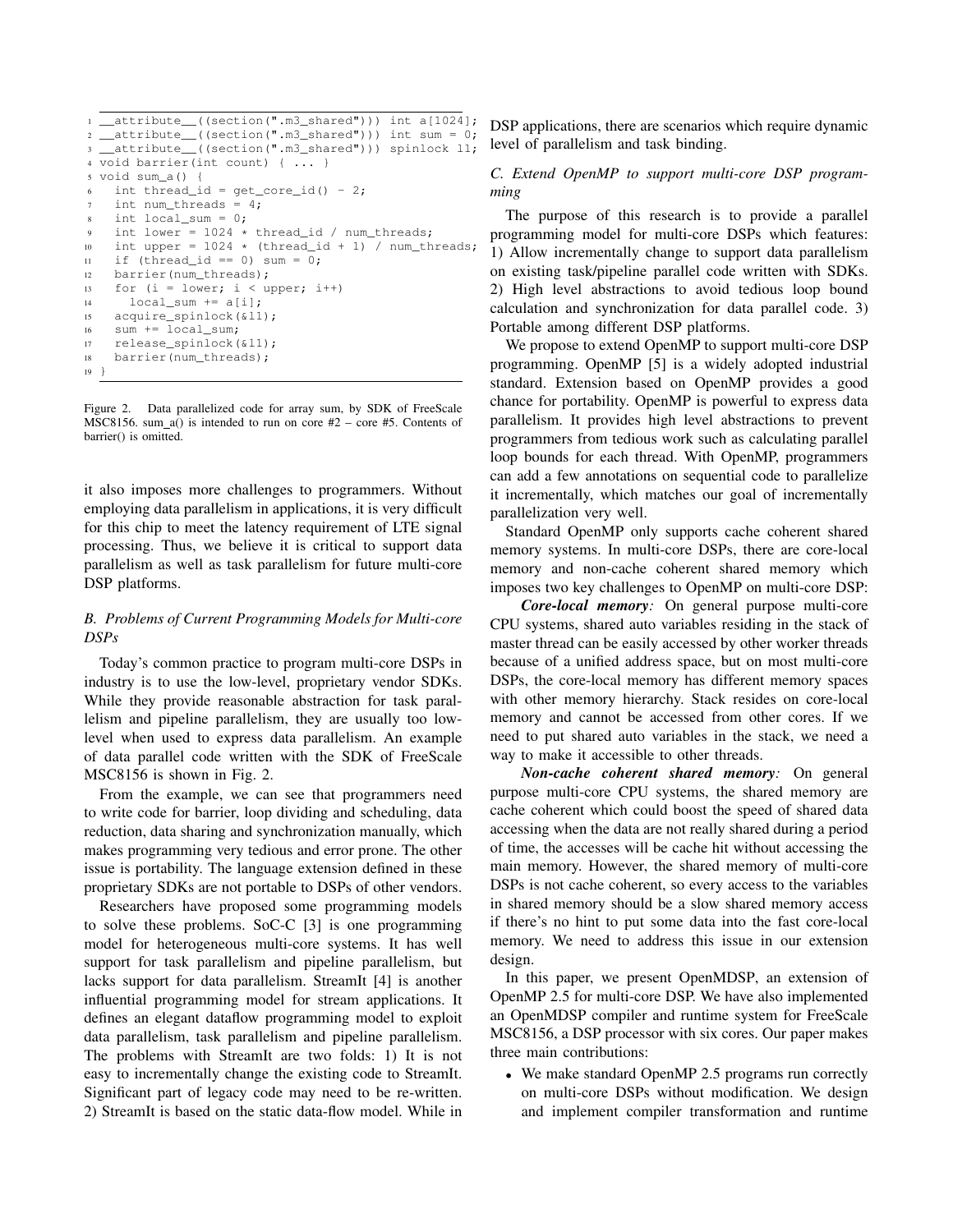systems so that all standard OpenMP 2.5 directives and APIs remain the same semantics on multi-core DSPs. This work allow us to annotate current sequential code of tasks to support data parallelism.

- To improve the performance of OpenMP code, we propose OpenMDSP, which is an extension of OpenMP 2.5, to allow optimized usage of the complex memory hierarchy of multi-core DSP systems. Especially, we support core-local memory and non-cache coherent shared memory with three new class of directives of OpenMDSP:
	- (1) Data placement directives allow programmers to control the placement of global variables conveniently; (2) Distributed array directives divide whole array into sections and promote them into core-local memory to improve performance, and

(3) Stream access directives promote big array into core-local memory section by section during a parallel loop's processing.

• We implement the compiler and runtime system for OpenMDSP on FreeScale MSC8156. Nine benchmarks are used to evaluate the performance of OpenMDSP. Seven out of nine benchmarks achieve a speedup of more than 5 with 6 threads.

The rest of the paper is organized as follows. Section II introduces the architecture of multi-core DSP in more detail. Section III defines the features of OpenMDSP. Section IV states the design and implementation of OMDPFS. We evaluates the implementation in Section V, and discusses the limitations and alternative solutions in Section VI. Section VII reviews related works, and Section VIII concludes the paper.

## II. OVERVIEW OF MULTI-CORE DSP ARCHITECTURE

Multi-core DSP is the target hardware platform for Open-MDSP. FreeScale MSC8156 is one typical high performance DSP with six cores. As shown in Fig. 3 [6], a chip of FreeScale MSC8156 consists of six SC3850 DSP cores. The memory hierarchy consists of four levels:

*L1 ICache and L1 DCache:* the first level instruction cache and data cache private to each core. They are transparent to software. Each has a size of 32KB.

*L2 Cache and M2 Memory:* the second level memory with a total size of 512KB private to each core. It can be configured to divide into L2 cache and M2 memory. L2 is transparent to software while M2 is addressable core-local memory.

*M3 Memory:* on-chip shared memory memory with a size of 1056KB. The latency is larger than L1, L2 and M2.

*Main Memory:* off-chip shared memory accessed by two DDR controller, always with the largest latency. Six cores, M3 memory, DDR controllers, DMA, I/O controller and other blocks are connected with the Chip-Level Arbitration and Switching System (CLASS).



Figure 3. Architecture blocks inside a FreeScale MSC8156 chip.

Programmers can decide whether cache is enabled or disabled for particular linking sections. FreeScale MSC8156 does not provide hardware managed cache coherence among different cores, that means either cache should be disabled for shared sections, or cache coherence should be maintained by software.

Although OMDPFS is designed for FreeScale MSC8156, OpenMDSP is intended to work for general multi-core DSPs. The memory hierarchy of most multi-core DSP contains core-local memory, on-chip shared memory and offchip shared memory [1], that is the fundamental assumption of OpenMDSP for underlying hardware platform.

## III. OPENMDSP LANGUAGE EXTENSIONS

OpenMDSP is designed based on OpenMP 2.5, and inherits the execution model, memory model, directives and API functions defined in OpenMP 2.5 specification. As stated in Section I, to expose the memory hierarchy for programmers, we have extended OpenMP by a few new directives as shown in Fig. 4.

#### *A. Extension for Data Placement*

With OpenMP directives, programmers cannot specify mapping between variables and memory levels. In Open-MDSP, by default, shared variables with static storage duration are placed in on-chip shared memory, and threadprivate variables are placed in core-local memory. However, sometimes programmers needs to change the default placement, for example, core-local memory may not have enough space to carry all threadprivate variables, hence some of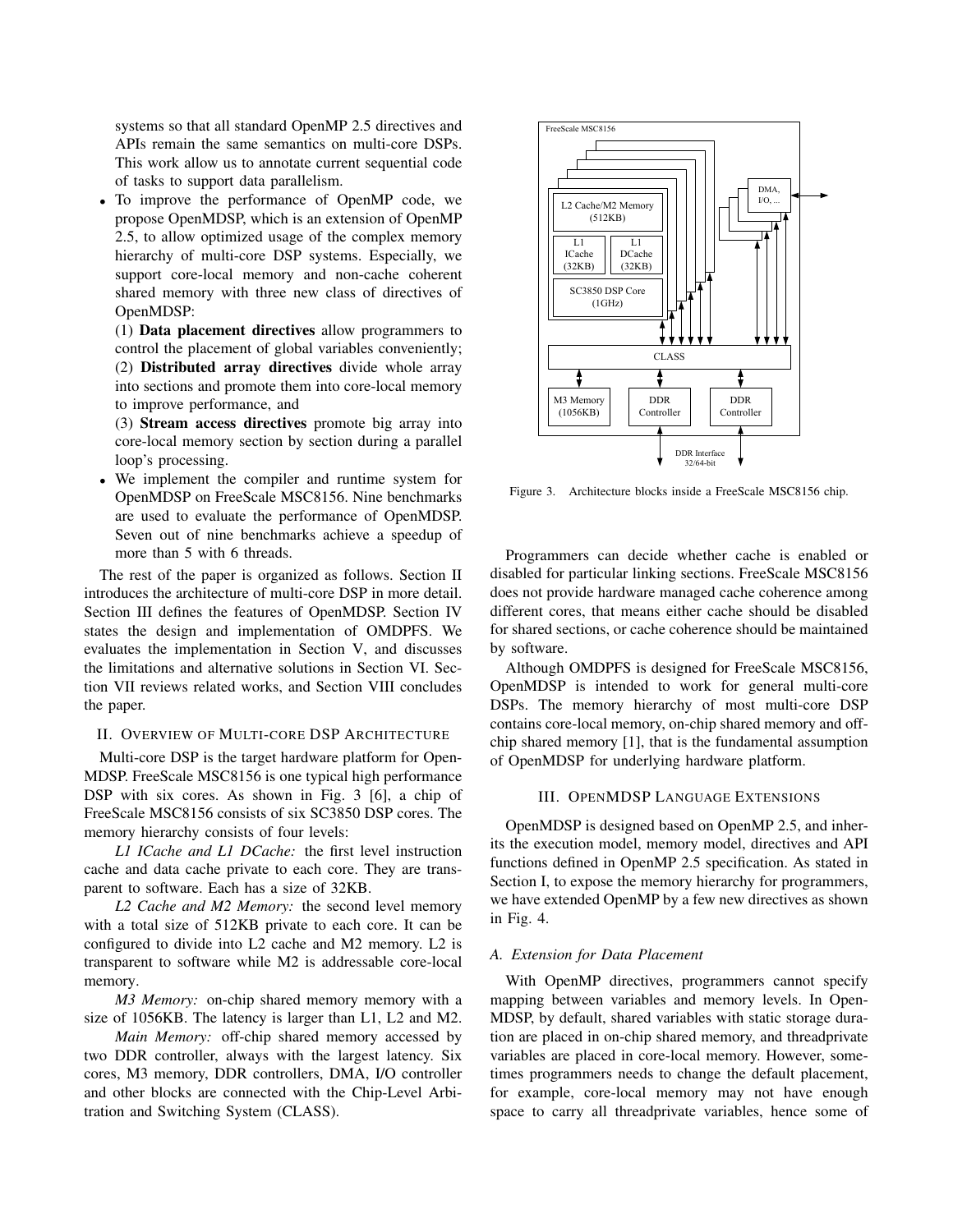*alloc-directive* ::= #pragma domp alloc(*place*,*var-list*) *new-line* place ::= corelocal | chipshare | offshare *var-list* ::= *variable* | *variable*, *var-list defaultalloc-directive* ::= #pragma domp defaultalloc *defalloc-placedef* <sup>+</sup> *new-line defalloc-placedef* ::= normal(*place*) | threadprivate(*place*) *distribute-directive* ::= #pragma domp distribute(*var-list*) *dist-clause*\* *new-line statement dist-clause* ::= size(*expression*) | peek(*expression*,*expression*) | copyin | copyout | bulk(*expression*) | nowait *for-respect-directive* ::= #pragma domp for respect(*variable*) *forres-clause*\* *new-line for-statement forres-clause* ::= private(*var-list*) | firstprivate(*var-list*) | lastprivate(*var-list*) | reduction(*operator*:*var-list*) | nowait *omp-parallel-for-directive* [REDEFINE]= #pragma omp parallel for *omp-parallel-for-clause*\* *new-line stream-directive*\* *for-statement omp-for-directive* [REDEFINE]= #pragma omp for *omp-for-clause*\* *new-line stream-directive*\* *for-statement stream-directive* ::= #pragma domp stream(*var-list*) *stream-clause*\* *new-line stream-clause* ::= size(*expression*) | rate(*expression*) | peek(*expression*,*expression*) | copyin | copyout | nowait

Figure 4. OpenMDSP syntax extensions. *omp-parallel-for-directive* and *omp-for-directive* are redefinitions for omp for directive defined in OpenMP specification, while others are definitions for new directives.

the threadprivate variables need to reside in on-chip shared memory or off-chip shared memory.

We introduce alloc directive for data placement. *place* can be corelocal, chipshare or offshare to indicate core-local memory, on-chip shared memory or off-chip shared memory, respectively.

We introduce another directive defaultalloc to specify the default data placement location. defaultalloc directive takes effect for all variables with static storage duration defined after that till the next defaultalloc directive which overrides the setting.

## *B. Extension for Distributed Array*

Shared data is stored in on-chip shared memory or offchip shared memory, which has a considerable latency. It is hard to optimize access for shared array by OpenMP features. We have observed that in a class of parallel algorithms, such as matrix operations, each thread only need to access a portion of an array. We have defined distribute directive for such situation.

distribute directive is used to create distributed duplications for shared array in core-local memory during execution of its following statement. Any access to such array in the following statement is done by the private duplication, which improves the performance. The whole array is divided into  $n$  contiguous sections, one for each thread, where  $n$ is the number of threads. For each thread, we call the corresponding section as the *main section* for this thread. In the statement followed by distribute directive each thread is only allowed to access its main section of an array unless a peek clause is present.

Variables placed in distribute clause is the name of the shared array or a pointer to the first element of the array. If a pointer is placed here, size clause is required to specify the size of the array it pointed to. size clause is not needed for static array.

peek clause allows one thread to read some elements before and after the main section. The two expressions should specify number of elements allowed to read before and after. This clause is designed for algorithms in which access ranges for an array in adjacent iterations have intersection.

copyin clause makes data in shared data copied into private memory before execution of *statement*. Without copyin, the initial value of the private duplication is undefined. copyout clause makes data copied back to shared memory, and the original values in shared memory do not change when copyout is not specified. copyout only takes effect for the main section, while copyin also takes effect for the amount of elements as specified in peek clause.

bulk clause is used to specify the minimal grain for array range division. The size of each main section is guaranteed to be a multiple of the value of specified expression except the last section. The default minimal grain is 1.

Like parallel, for and single directives defined in OpenMP, nowait is used to remove the implicit barrier after execution of *statement*.

OpenMDSP provides another directive, for respect, which allows programmers to write code to iterate through the main section of a distributed array conveniently. Effect of domp for respect directive is much like omp for directive, which parallelize the following *for-statement*. Like omp for directive, private, firstprivate, lastprivate, reduction and nowait clauses are applicable. The distinct feature of domp for is that it divides loop range consistent with the distribution of the array specified inside the braces after "respect". More precisely, the loop range in each thread is guaranteed to be the intersection of the main section of this thread for the specified array and the whole loop range. Fig. 5 presents an example for distribute and for respect directives.

## *C. Extension for Stream Access*

Although distributed array is helpful to reduce access latency for shared array, it cannot work if the main section is too large to reside in core-local memory. For access patterns applicable to distribute and for respect, shared arrays can also be fetched in core-local memory or written back part by part as needed. That is the purpose of stream directive.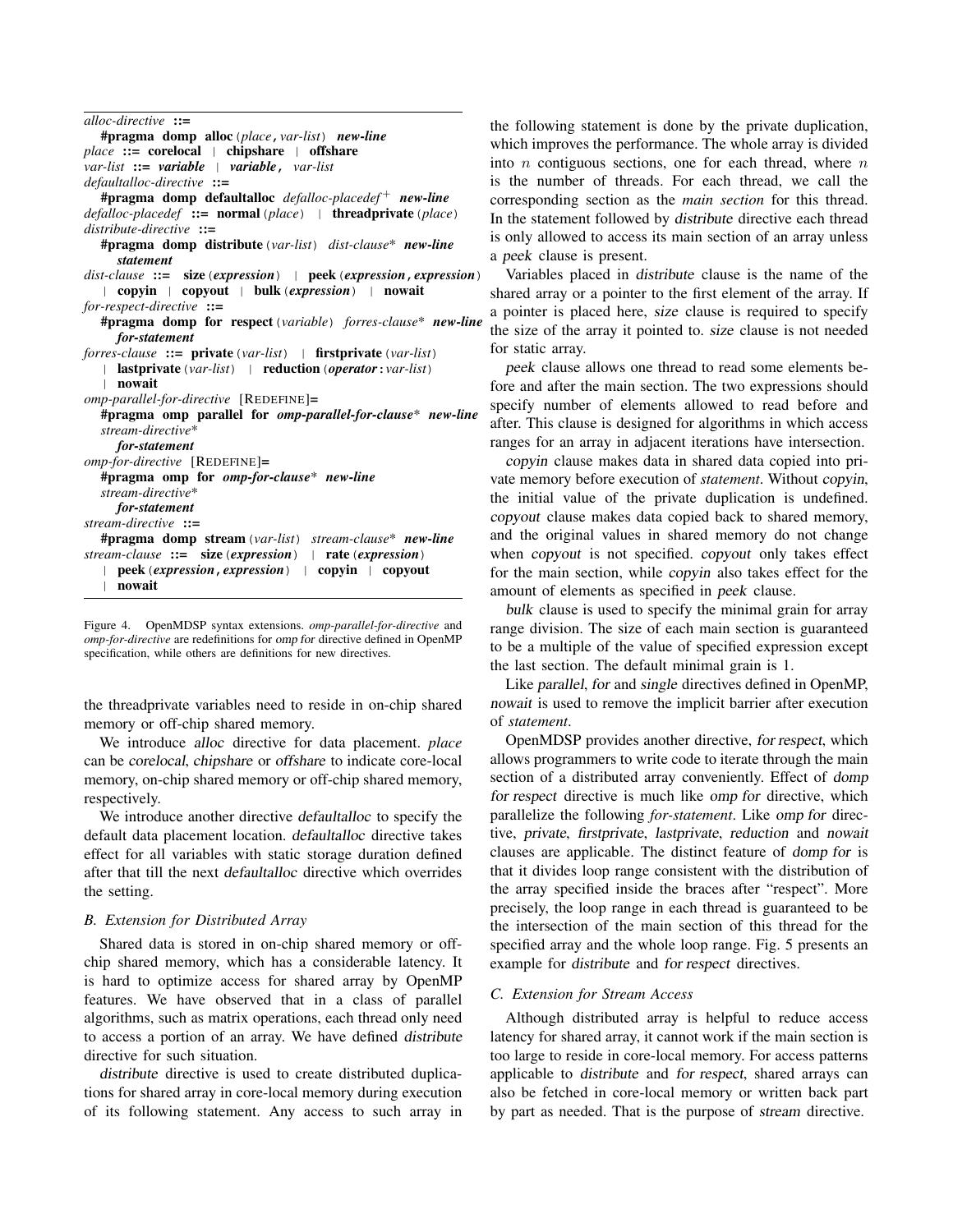```
1 double a[M][N];
2 double b[N][P];
3 double c[M][P];
4 void compute_c() {
    int i, j, k;
    6 double s;
7 #pragma omp parallel firstprivate(b)
8 #pragma domp distribute(a) copyin
9 #pragma domp distribute(c) copyout
10 #pragma domp for respect(a)
11 for (i = 0; i < M; i++) {
12 for (j = 0; j < P; j++)13 S = 0;14 for (k = 0; k < N; k++)15 s := a[i][k] * b[k][j];16 c[i][j] = s;
17 }
18 }
19 }
```
Figure 5. Matrix multiplication, an example of distribute and for respect. "M", "N" and "P" are macros defined as integer constants. Note that in C language, a two dimensional array is an array of one dimensional array. so each element of array "a" and "c" is a row of the matrix. The two distribute directives divide the matrices by rows, and the for respect directive takes effect for the following loop on the row number of matrix "a". Besides, OpenMDSP guarantees distributions of two distributed arrays with the same (*array-size*/*bulk-size*) values to be identical, so it is also safe to access array "c" by "i".

|      | i void complex_mul(int n, float* r, const float* a,      |
|------|----------------------------------------------------------|
| 2    | const float* b) {                                        |
|      | $3$ int i:                                               |
|      | 4 #pragma omp parallel for                               |
|      | s #pragma domp stream(a, b) rate(2) copyin               |
|      | 6 #pragma domp stream(r) rate(2) copyout                 |
|      | for $(i = 0; i < n; i++)$ {<br>7                         |
|      | $r[i*2] = a[i*2]*b[i*2] - a[i*2+1]*b[i*2+1];$<br>$8 - 8$ |
| 9    | $r[i*2+1] = a[i*2]*b[i*2+1] + a[i*2+1]*b[i*2];$          |
| 10   | $\rightarrow$                                            |
| 11 } |                                                          |

Figure 6. Complex vector multiplication, an example of stream directive. "M" is a macro defined as integer constant.

We extend omp parallel for and omp for directives defined in OpenMP specification by stream directives as their suffix. The semantics of these directives without suffix stream directive do not change.

Syntax of stream directive is much like distribute directive. Variables specified after stream should be arrays or pointers to array elements. stream is used to indicate that these arrays are accessed in a stream pattern. Programmers can use rate clause to specify number of elements accessed in an iteration.

Like distribute directive, stream directive also maps shared data to core-local memory. Instead of dividing the whole array, stream directive maps the shared array by *windows*, one window for one chunk of the parallel loop. If copyin is present, data in the next window will be copied into core-local memory before each chunk, and if copyout is present, data in the previous window will be



Figure 7. Compilation process of OpenMDSP application in OMDPFS.

written back after each chunk. stream directives change the default chunk size of parallel loop. If the chunk size is not specified in schedule clause, the default chunk size is defined by implementation. Implementation of OpenMDSP should guarantee core-local memory is able to carry each window. Fig. 6 gives an example of stream clause.

Although distribute and stream act in a similar way, their design goals differ. stream is good at boosting performance for arrays too big to distribute into core-local memory. If an array is accessed in several parallel loops, distribute is a better choice.

## IV. DESIGN AND IMPLEMENTATION

## *A. Overview of Compilation Process*

Fig. 7 shows the compilation process of an OpenMDSP application in OMDPFS. For a OpenMDSP source file named a.c, the driver of our OpenMDSP compiler first feeds it into C preprocessor (CPP). The output of CPP is the input of OMDPC, the source-to-source OpenMDSP compiler of OMDPFS. OMDPC transforms OpenMDSP directives into bare C code, which is fed into Starcore C Compiler (SCC) and the assembler (AS). SCC and AS are tools in FreeScale MSC8156 SDK. The output of AS is the relocatable object file a.o.

Besides, OMDPC generates another file, a . p, which contains summary information of a.c. OMDPLD synthesizes these summary files and generates \_global.c, the global data file. We will discuss content of the global data file in Section IV-C.

The driver calls the linker to link all object files together with LIBOMDP and UniDSP library, finally generate the executable image. LIBOMDP is the runtime library of OMDPFS. It is based on UniDSP, a DSP operating system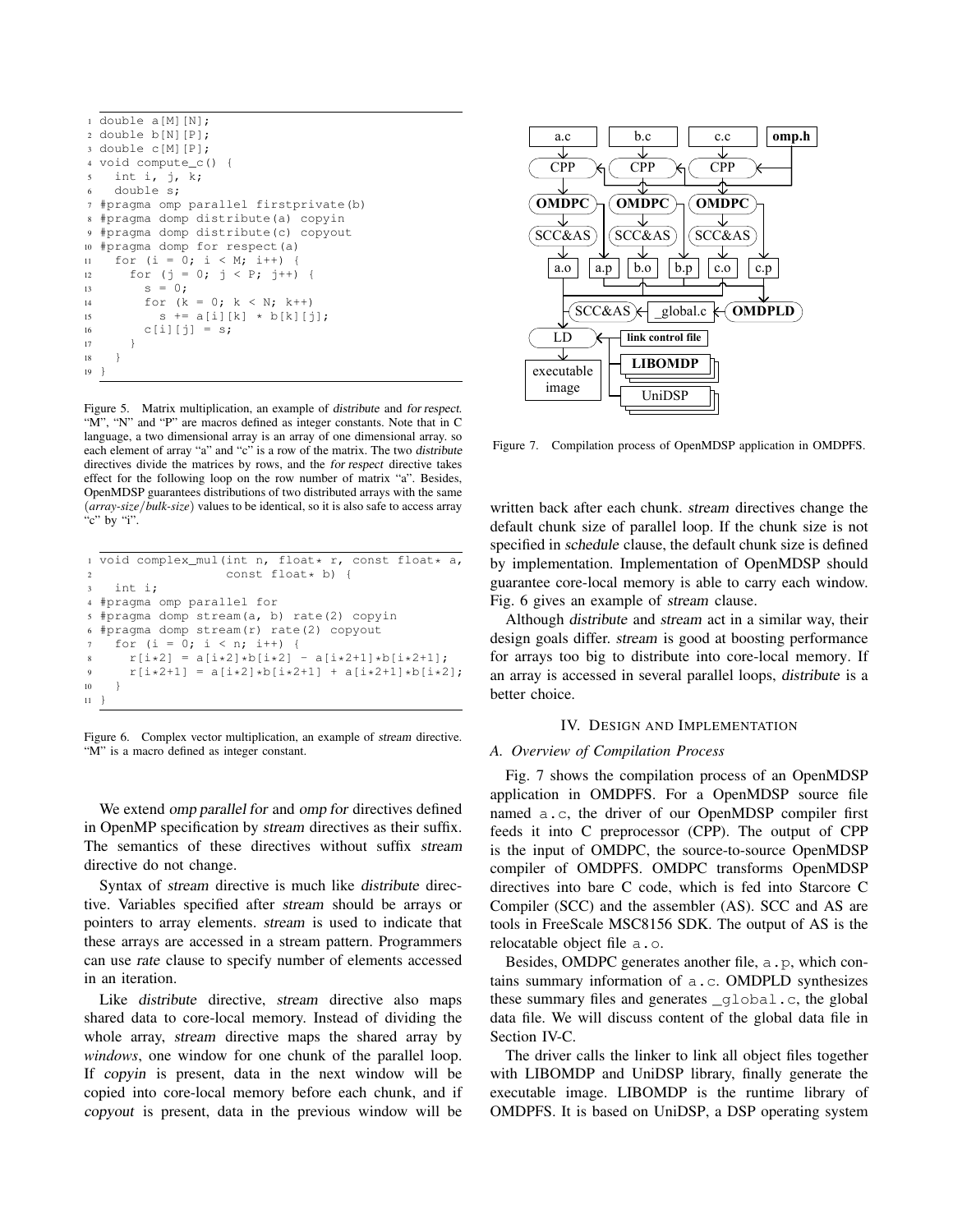developed and internally used by Huawei Technologies Co. Ltd. At runtime, each core load the same executable image for execution, this is due to the SPMD nature of OpenMP.

OMDPC and LIBOMDP are primary parts of OMDPFS, while the header file omp.h, OMDPLD and the link control file are also provided by OMDPFS.

#### *B. Overall Design*

*1) Fulfill the Execution Model:* In UniDSP, *task* is the basic scheduling unit. A UniDSP task can only run on the core which creates it, and never migrate to other cores. In OMDPFS, we map OpenMDSP threads to tasks on different cores.

For each core which loads the OpenMDSP image, we create one task to perform the job of one OpenMDSP thread. Entry of this task is a function in LIBOMDP. Because all cores execute the same image, LIBOMDP decides what to do by ID of current core. Task running on core with the least ID is treated as the master thread. In this task, the transformed entry function of application is executed at startup. Tasks running on other cores pend on a semaphore until the master thread encounters a parallel region and post the semaphore to notify them.

*2) Fulfill the Memory Model:* As stated before, Open-MDSP inherits the memory model of OpenMP, which is a relaxed-consistency, shared memory model [5]. In multicore CPU and SMP, since cache coherence protocols guarantees sequential consistency for memory operations, which is stricter than relaxed-consistency, it is trivial to fulfill OpenMP memory model.

FreeScale MSC8156 does not keep cache coherence among L1 and L2 cache of different cores. It provides instructions to invalidate specified data in cache. One intuitional method to fulfill the relaxed-consistency model is invalidating data at each flush operation. However, compiler cannot always analyze what needs to invalidate accurately. Using conservative analysis result may usually cause to invalidate all shared data, which is a time consuming operation.

Because of the considerations stated above, we disable cache for shared sections to fulfill the memory model of OpenMP. Certainly this causes a decrement of performance. Extensions of distributed array and stream access can reduce the usage of shared memory, which makes the performance is acceptable under most situations. In Section V we have a measurement for performance affected by cache.

## *C. Transformation Strategy*

OpenMP implementation method is well developed for CPU [7], [8]. Our transformation strategy inherits from implementation for CPU in many aspects, like parallel region outlining, transformation of work-sharing constructs and synchronization constructs, etc. In this chapter, we only focus on the differences and tricky points.



Figure 8. Illustration of shared data transformation.

*1) Transformation of Shared Data:* As stated in Section I, one critical problem is how to deal with shared auto variables. By default auto variables is placed on stack, which resides in core-local memory. To solve the problem, we create a *shared stack* on M3. OMDPFS puts two kinds of auto variables on shared stack:

- Auto variables shared by at least one parallel region: OMDPFS puts these variables on shared stack in its full life cycle. We call these variables as *permanent shared variables*.
- Auto variables which is not shared by any parallel region, but read or written by worker threads, for example, variables listed in firstprivate and reduction clauses. OMDPFS puts these variables on stack in corelocal memory initially, and copies its value to shared stack before entering parallel region (for firstprivate and reduction) or copies the value back to private stack after exiting parallel region (for reduction). We call these variables as *temporary shared variables*.

Fig. 8 shows an example code and illustrates the layout of private stacks and shared stack. a is a private variable and only resides on private stacks. b appears in firstprivate clause, so it is a temporary shared variable, which resides in private stack of master thread initially, and OMDPFS copies its value to temporary shared frame before the parallel region. Worker threads use its value to initialize its private version. c is a permanent shared variable and only resides on shared stack. In master thread, shared variables are accessed by the pointer to current frame in shared stack. The frame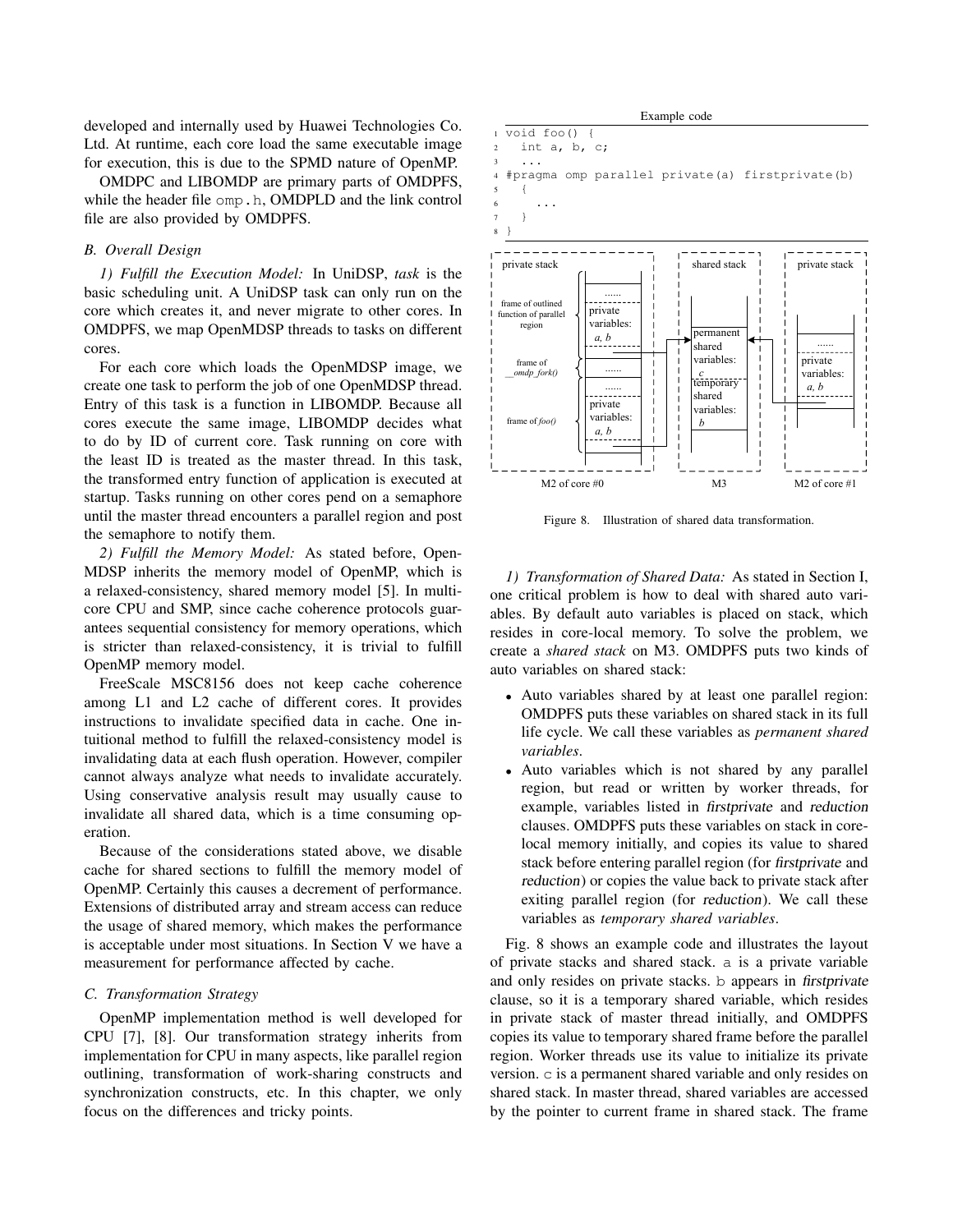

Figure 9. Illustration of transformation for distributed array.

pointer of shared stack is passed to worker threads during execution of a parallel region, so worker threads can access shared variables by that pointer.

*2) Transformation of* distribute *and* stream *Directives:* For each array or pointer specified in distribute directive, a corresponding local pointer is created and initialized by a LIBOMDP function, \_\_omdp\_distribute(). All references of the original array or pointer inside the statement followed by the distribute directive are replaced by the local pointer.

\_omdp\_distribute() allocates M2 memory for local duplication of given array. The value assigned to the local pointer is not the first address of the local duplication, but the address which pretends to be the first element of the whole array in M2. As illustrated in Fig. 9,  $\text{arr}[ ]$  is an array with 12 elements, and the main section for one thread of arr[] consists of arr[6] and arr[7]. The replacing pointer  $local$  is assigned by the  $6<sup>th</sup>$  elements before the allocated main section, so elements in the main section can be accessed by its original index.

Arrays and pointers specified in stream directives are handled in the same way as distribute before each chunk of the parallel loop.

*3) Transformation of Data Placement Directives:* FreeScale MSC8156 SDK provides "section" attribute, a kind of C extension, to map variables to specified section. In OMDPFS, we predefine three sections in our link control file, which is placed in M2, M3 and DDR respectively. OMDPC deals with shared variables on M3 or DDR and threadprivate variables on M2 by inserting corresponding attributes. For threadprivate variables on M3 or DDR, OMDPC replaces them with pointers on M2 which point to their original type. These pointers will be initialized by the global data file.

*4) Content of Global Data File:* Global data file contains a function \_\_omdp\_global\_initialize(), which will be called by LIBOMDP during initialization.

LIBOMDP provides a function to allocates memory on M3 and DDR for threadprivate variables and initializes these pointers. OMDPLD generates code in the \_\_omdp\_global\_initializes() to call this function to initialize these threadprivate variables.

OMDPC assigns one critical handle for each name of critical region and generates code to call LIBOMDP functions for critical directive with its critical handle. All critical handles are defined in the global data file, and \_\_omdp\_global\_initialize() contains code to initialize these critical handles.

#### *D. Source-to-source Compiler*

We adopt Cetus [9], a source-to-source compilation framework written in Java as our infrastructure. OMDPC is built based on the C parser and intermediate representation (IR) provided by Cetus. The C parser in Cetus is based on ANTLR [10], a LL(k) parser generator. We add new kinds of IR nodes to represent OpenMDSP directives and clauses, extend the parser and write phases for OpenMDSP transformation based on strategies discussed in Section IV-C.

## *E. Runtime Library*

We write LIBOMDP by C language with extension provided by FreeScale MSC8156 SDK. LIBOMDP depends on UniDSP for low level operations.

LIBOMDP is responsible to manage the shared stack. The shared stack is implemented as a linked list of memory blocks. Memory blocks are allocated from the heap on M3. When pushing a new frame into the stack, LIBOMDP tries to allocate space in the last node. If the available space is not enough, a new memory block is created and appended in the linked list. When a frame popping operation makes a block empty, the memory block is not freed at once. LIBOMDP merges several empty blocks to a bigger block when any empty block is to be used again. After a few operations, the linked list tends to be stable and with little fragment, and pushing and popping operations become very efficient.

#### V. EXPERIMENTAL RESULTS

Nine benchmarks, as shown in Table I, are chosen to evaluate OMDPFS. Among them, FFT, CE, MED and DQAM are kernels in the critical stages of the LTE base station uplink, as stated in Section I-A. Normal LTE data size is chosen for the input and output dataset, both of which can be fitted into the M3 memory.

CVDP, MP and FIR are other kernels widely used in DSP. The input is designed to fit into the M3 memory. MPL and FIRL is similar with MP and FIR, but require memories beyond the M3, thus DDR is used to hold most of the data.

All benchmarks are parallelized based on legacy sequential code. For each benchmark, no more than 10 OpenMDSP directives have been used. FIR and MP utilize the extended distribute and for respect directives. For benchmarks with large data sets, FIRL and MPL utilize stream directive to improve the performance.

All benchmarks are compiled by OMDPFS, and optimized at O2 level using SCC. Speedups, as shown in Fig. 10, are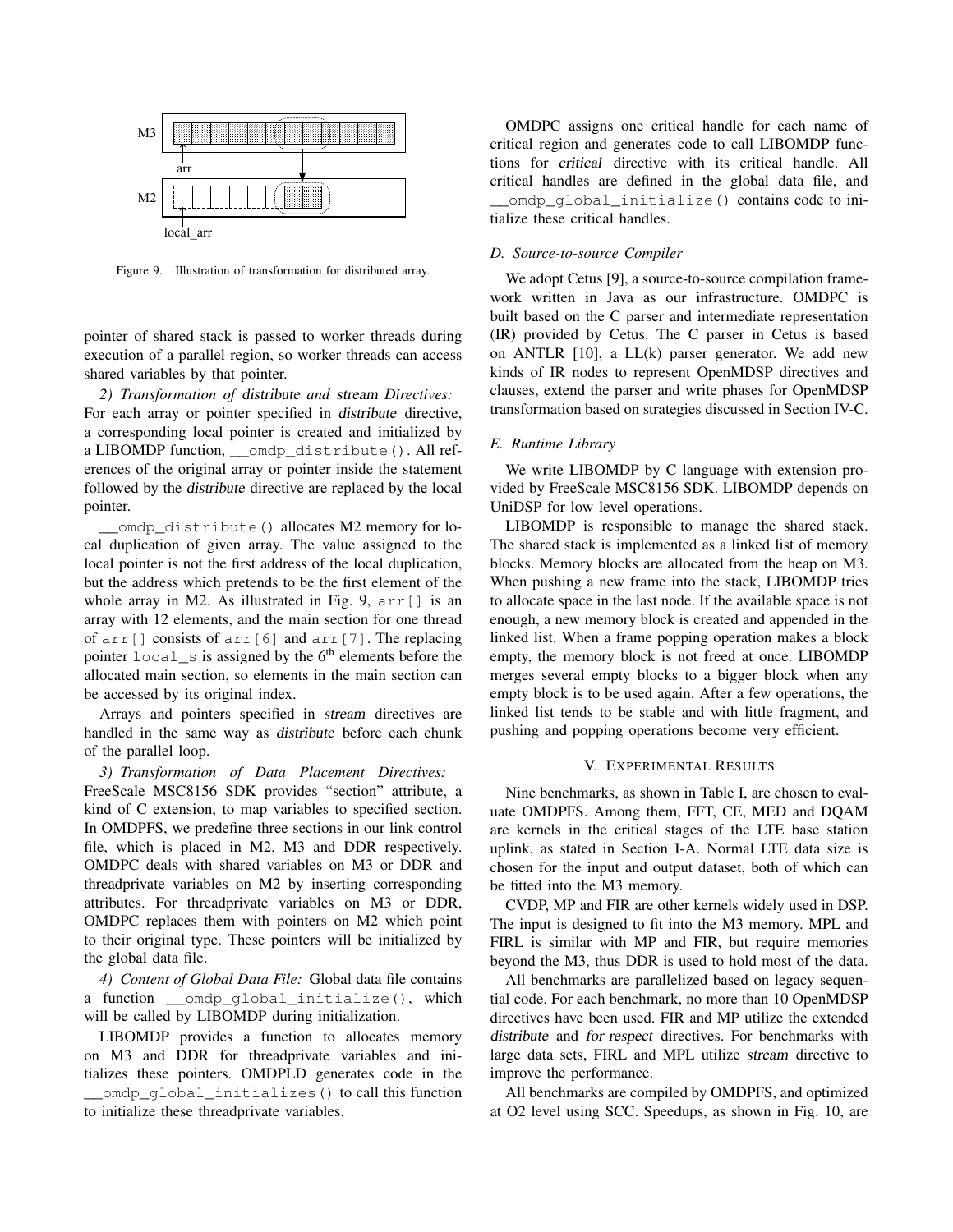Table I BENCHMARKS

| $\overline{ID}$ | <b>Application Name</b>            | <b>Data Size</b>            |
|-----------------|------------------------------------|-----------------------------|
| <b>FFT</b>      | <b>Fast Fourier Transform</b>      | signal length: $1024$       |
| CE.             | <b>Channel Estimation</b>          | signal length: 1024         |
| <b>MED</b>      | MIMO Equalizer & Decoder           | signal length: 1024         |
| <b>DOAM</b>     | Demodulation of 64 Quadrature      | signal length: 1024         |
|                 | Amplitude Modulation               |                             |
| <b>CVDP</b>     | Complex Vector Dot Production      | vector size: 4096           |
| MP              | <b>Matrix Production</b>           | $64 \times 64 \times 64$    |
| <b>FIR</b>      | Finite Impulse Response Filter     | signal length: 2048         |
|                 |                                    | response order: 256         |
| <b>MPL</b>      | Matrix Production (Large data set) | $512 \times 512 \times 512$ |
| <b>FIRL</b>     | Finite Impulse Response Filter     | signal length: 1048576      |
|                 | (Large data set)                   | response order: 256         |



Figure 10. Speedups of each benchmark, normalized to performance of serial version with cache enabled.

derived using 1 to 6 parallel threads, normalized with the run time of the serial versions with cache enabled.

With one thread, the average speedup is 0.9, with the worse case speedup of 0.874. With six threads, 7 out of 9 benchmarks have achieved a speedup of 5+. The other two, FFT and CE, have achieved 4.34 and 3.89 speedup respectively.

The poor speedup of FFT is due to the irregular memory access pattern, which prevents it from utilizing the distributed array. CE is constituted with several small loops, each of which consumes a small portion of the total run time. The overhead of management becomes dominant when more threads are used, leading to its relatively flat speedup curve.

Additionally, we manually parallelized all these benchmarks and carefully tuned the performance to explore the potential of the parallelized code. The performance comparison between two versions is shown in Fig. 11. Using OMDPFS to compile, CE and CVDP suffer from significant overhead incurred by the runtime library, resulting in a

![](_page_7_Figure_8.jpeg)

Figure 11. Comparison OpenMDSP performance with manually parallelized and optimized program running with 6 threads. Running time is normalized to running time of manually parallelized programs of each benchmark.

20% performance gap with the manual version. FFT also loses by 10% because it has a parallel inner loop, which produces noticeable loop management overhead. For some benchmarks (FIR, FIRL and MP), OMDPFS even wins the performance against its manual counterparts. This is caused by some subtle fluctuations caused by the compiler and the underlying hardware. For example, OMDPFS outlines parallel regions, which can affect register allocation.

In our benchmarks, several can use distribute, for respect and stream directives when writing parallel code. Fig. 12 compares the performance with and without these directives. Among all benchmarks, FIR and MP benefit the most from the distributed array because they can have excessive reuses of the array elements. In MED, each element of the distributed array is only used twice, thus it benefits less from distribute and for respect directives. In CVDP, distributed array even harms the performance because there's no reuse for each element. stream directive brings significant performance improvements for FIRL and MPL, which can also be credited to the array element reuses.

Overall, the extended distribute, for respect and stream directives are beneficial for applications with reusable array. But with little or no data reuse, they could also carry opposite effects.

## VI. LIMITATION AND DISCUSSION

In this paper, we use extended OpenMP to express data parallelism and use vendor SDK to support task/pipeline parallelism. While this combination is a deliberate design decision whose advantage is to be able to reuse current protocol code and incremental adoption, the disadvantage of this design is that it hurts portability. It is obvious that porting the code from one vendor's DSP to another's would not be easy since the task/pipeline parallelism is written with vendor SDK's. But using OpenMP still helps portability between different generation products of the same vendor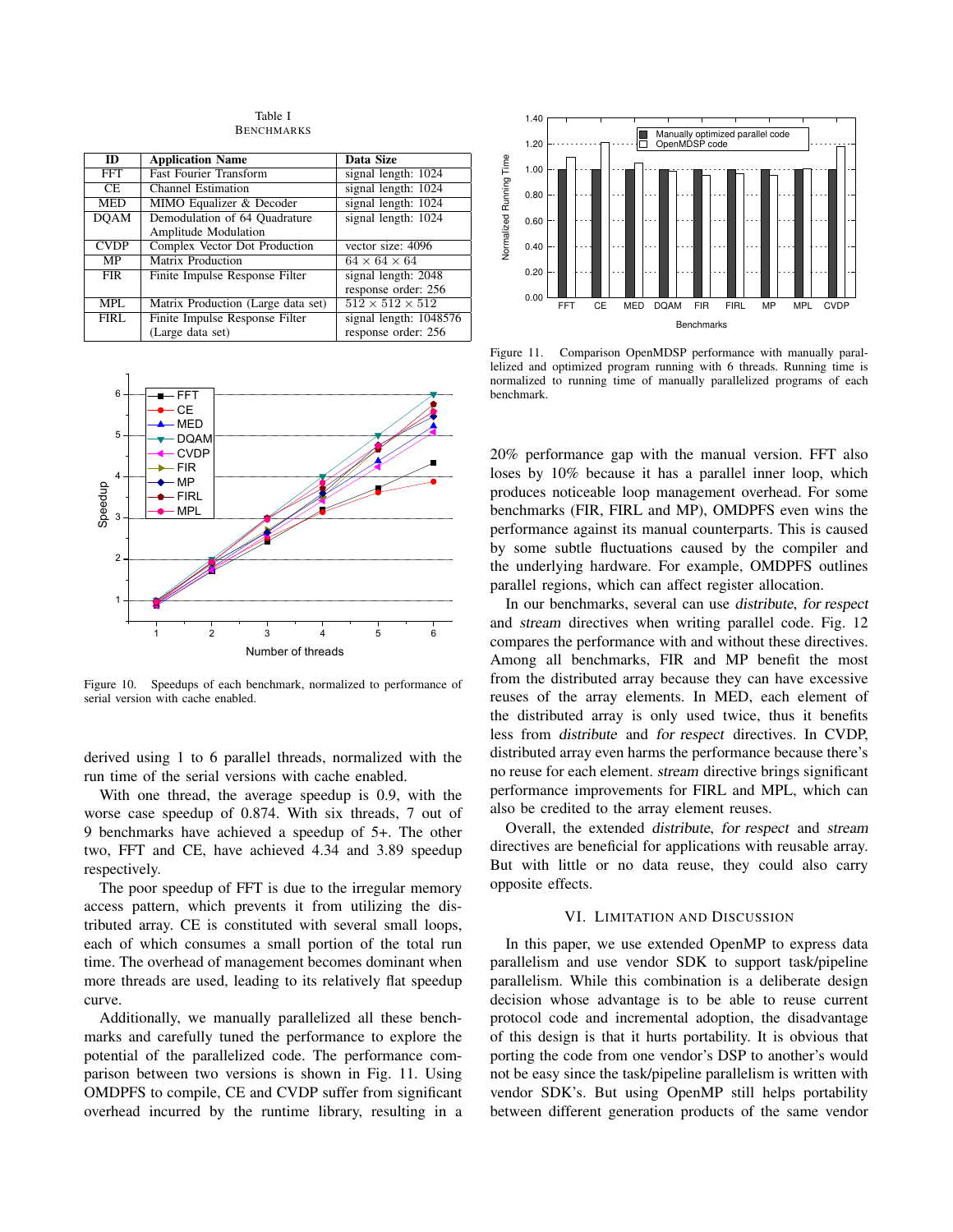![](_page_8_Figure_0.jpeg)

Figure 12. Comparison of running time by varying usage of distributed array or stream. Running time is normalized to one thread without using any extension.

where most vendor SDK remains unchanged and only the number of cores or size of memory hierarchy changed.

An interesting follow-up question is: Can OpenMP alone be extended to program multi-core DSPs? What are the missing features of the OpenMP programming model? Our opinion is that a complete programming model for multicore DSP must support all three kind of parallelism: task, pipeline and data parallelism efficiently. Although OpenMP 3.0 supports task parallelism, but it still does not support pipeline parallelism well. Thus we think it is not for OpenMP to serve as a complete programming model for multi-core DSP yet.

## VII. RELATED WORK

OpenMP [5] is an industry standard parallel programming model. During the last ten years, it has been implemented in most mainstream compilers for CPU like GCC [7], Intel C Compiler [11], Open64 [8], Microsoft Visual C++. Researchers also investigated techniques for optimization OpenMP implementation on multi-core CPU and SMP [11]– [14]. OpenMP implementation technology is well developed for CPU.

OpenMP has also been implemented on some architectures other than general purpose CPUs. There are several OpenMP implementations for Cell [15], [16], GPGPUs [17], [18] and Software Scalable System on Chip(3SoC) [19], [20]. OpenMP is extended in these works to support both complex memory hierarchy and heterogeneous system issues. Regarding the memory hierarchy directives, the *data placement* directive in OpenMDSP share some common ideas with the data mapping clause in [18], but *distributed* *array* and *stream access* directives are unique comparing these works.

Many other programming models have also been investigated for DSP and other Multi-Processor Systems-On-Chip (MPSoCs) architecture, such as StreamIt [4], SoC-C [3], OSCAR [21], [22] and MPSoC Application Programming Studio (MAPS) [23]. We have discussed the strengths and weaknesses of StreamIt in Section I-B so we skip the discussion of it here. SoC-C [3], OSCAR and MAPS [23] are all good at task/pipeline parallelism support but lacks high level abstractions for data parallelism. We think OpenMDSP is complementary with these works to express the data parallelism inside a task.

Regarding the portability of programming model, researchers also proposed a retargetable parallel programming framework for MPSoC [24]. They designed common intermediate code (CIC) and developed a framework to map task codes to CIC. They used XML file to describe relations between tasks, and Message Passing Interface (MPI) and OpenMP can be used in a task. Currently, the framework translate OpenMP to MPI code.

#### VIII. CONCLUSIONS

Programming multi-core DSP systems is important yet challenging. The key problem we address in this paper is to deal with core-local memory and non-cache coherent shared memory with high-level directives. Our design and implementation show that these memory hierarchies can be managed effectively with just a few extensions to the OpenMP 2.5 standard. We expect that this work can motivate more investigations on programming these memory hierar